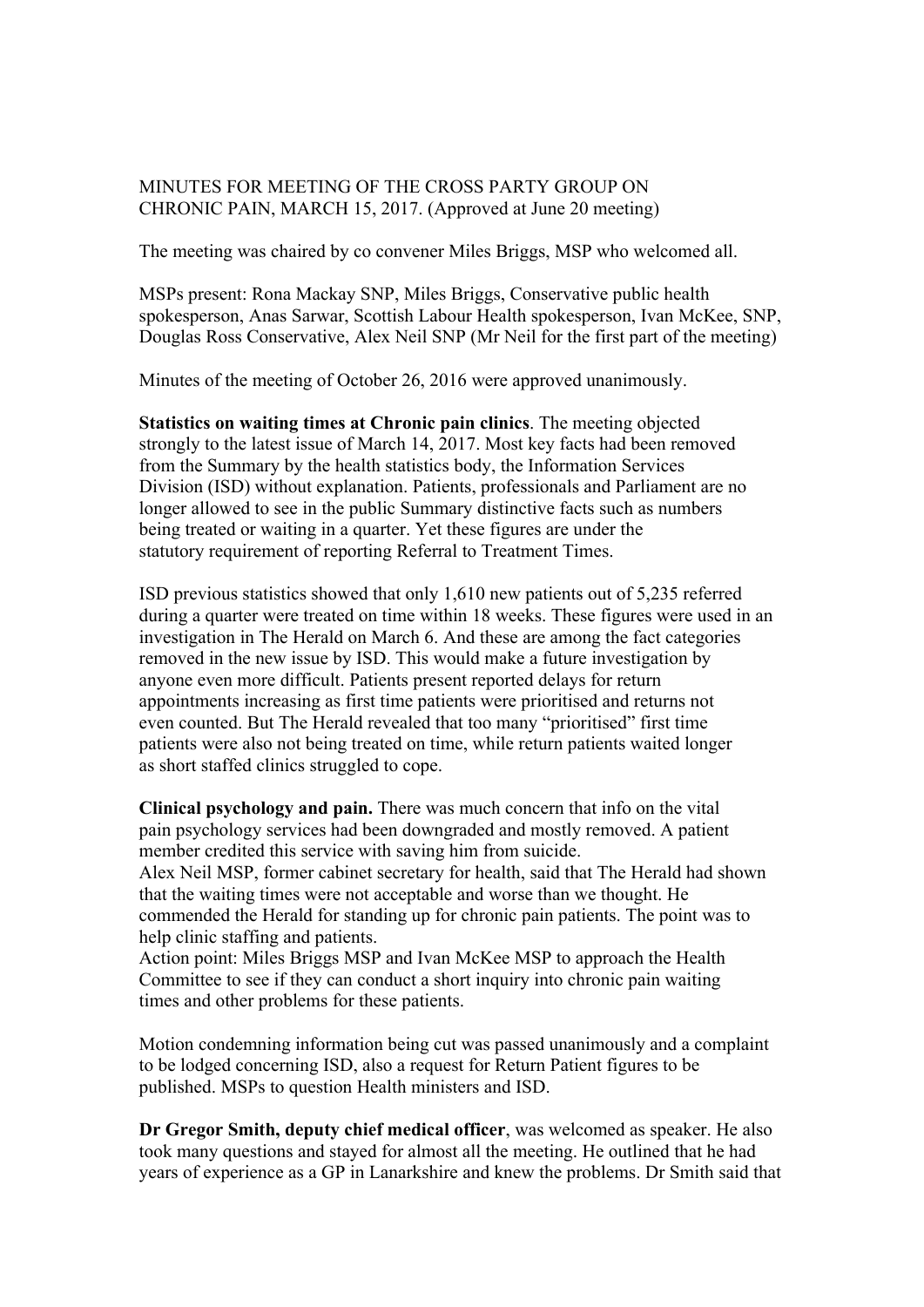he would be the chair of the new Government appointed Advisory Group on chronic pain, but it wouldn't start until the summer of 2017. The CPG stressed they had been told nothing. CPG pointed out that this would be the fourth official group. Three others hadn't tackled the shortages at the clinics and no visible results were known. Everything seemed secretive. One group didn't even publish minutes.

Ian Semmons, chair of the charity "Action on Pain" said he'd been a member of one of the previous Steering Groups and found it "hopeless - just a talking shop". Rona Mackay MSP said there was "a vacuum of information"

With the new group, there must surely be action at last for patients and over clinic shortages?

The meeting stressed that the new group could not be the same as its three predecessors, which they believed had failed despite the Government investing an extra £1.3 million to run "improvement groups". Too little patient representation from the West.

Staff shortages: A clinician pointed out that Greater Glasgow, with over 1million Population, had over 20 pain consultants while Lanarkshire, with around 650,000 population, had only two pain consultants in an area of very high chronic pain rates. They'd lost three nurses. Pain staff needed to feel valued and listened to. Shortages were reported many times without resultant action. Chronic Pain was still "at the bottom of the pile."

MSPs Rona Mackay, Anas Sarwar and Miles Briggs pushed on staffing shortages repeatedly.

**Some key answers**: Dr Smith said that the new Advisory Group would tackle Boards on waiting lists and shortages.

He expressed concern at past lack of information to the CPG and promised patients and the CPG that they would now be kept informed properly.

He agreed to look into why return patients were not being counted and heard first hand accounts from patients at the meeting whose appointments had been delayed seriously.

An attachment to these minutes shows many more questions  $\&$  answers. The meeting thanked Dr Smith and he offered to answer later any Qs he hadn't got round to, plus he invited members to send other questions to him. Action: Hon. Secretary to gather comments. (She sent these to Dr Smith)

## **Cuts: Centre for Integrative Care (CIC), Lightburn Hospital, (both**

**hospitals dealing with chronic conditions). Updates.** The meeting pointed out to Dr Smith concern over facilities becoming even fewer for chronic pain, due to the threat to close Lightburn Hospital and close the bed unit at the Centre for Integrative Care, both dealing with long term conditions including pain. Campaigning patient Catherine Hughes said there had been endless protests for years and a petition to Parliament, but patients views were "just swept aside from the top." Another patient: "The Board just doesn't listen" Ms Hughes said that, after asking to meet the health secretary for two years, she, Ms Hughes and other patients were called to Edinburgh "just the night before the Glasgow Board decided to close the beds at the CIC, when Ms Robison made it clear at the start she would not change her mind." Another attendee said there had been "a war of attrition against staff" at the CIC since 2005, despite them helping cut drug overuse.

Fibromyalgia patients protested particularly strongly over "lack of democracy" in health.

**The Scottish Health Council "toothless hamster" controversy.**